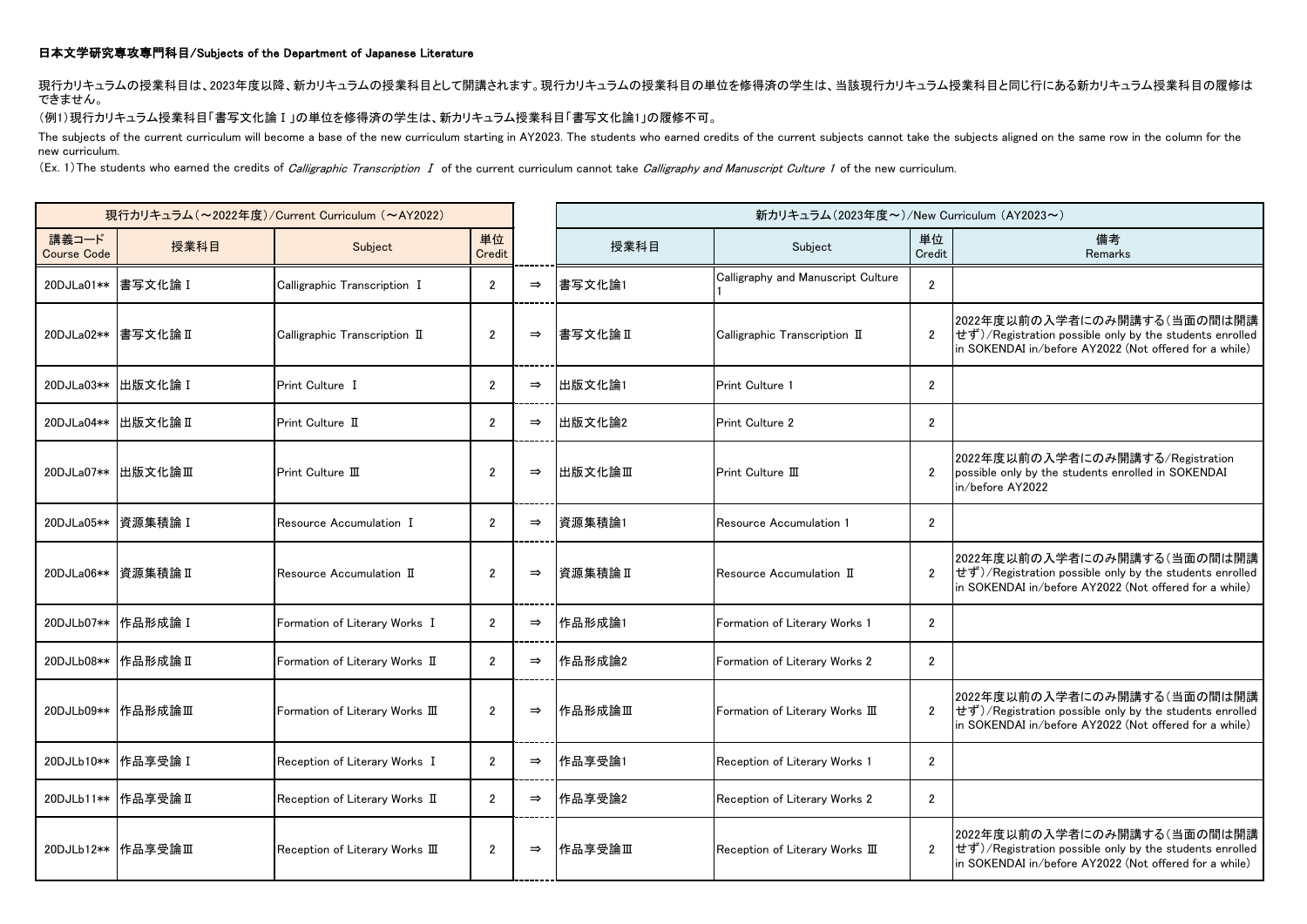| 現行カリキュラム (~2022年度)/Current Curriculum (~AY2022) |                        |                                      |                      |               | 新カリキュラム(2023年度~)/New Curriculum (AY2023~) |                                                     |                       |                                                                                                                                                  |
|-------------------------------------------------|------------------------|--------------------------------------|----------------------|---------------|-------------------------------------------|-----------------------------------------------------|-----------------------|--------------------------------------------------------------------------------------------------------------------------------------------------|
| 講義コード<br><b>Course Code</b>                     | 授業科目                   | Subject                              | 単位<br>Credit         |               | 授業科目                                      | Subject                                             | 単位<br>Credit          | 備考<br>Remarks                                                                                                                                    |
|                                                 | 20DJLc12** 文学思想論 I     | Literary Thought I                   | $\mathbf{2}$         | $\Rightarrow$ | 文学思想論1                                    | Literary Thought 1                                  | $\mathbf{2}$          |                                                                                                                                                  |
|                                                 | 20DJLc13** 文学思想論 II    | Literary Thought II                  | $\overline{2}$       | $\Rightarrow$ | 文学思想論Ⅱ                                    | Literary Thought II                                 | $\overline{2}$        | 2022年度以前の入学者にのみ開講する(当面の間は開講<br>せず)/Registration possible only by the students enrolled<br>in SOKENDAI in/before AY2022 (Not offered for a while) |
|                                                 | 20DJLc14**   文学芸術論 I   | Art of Literature I                  | $\overline{2}$       | $\Rightarrow$ | 文学芸術論1                                    | Literature and Art 1                                | $\overline{2}$        |                                                                                                                                                  |
|                                                 | 20DJLc15**  文学芸術論 II   | Art of Literature II                 | $\overline{2}$       | $\Rightarrow$ | 文学芸術論2                                    | Literature and Art 2                                | $\overline{2}$        |                                                                                                                                                  |
|                                                 | 20DJLc16** 文学社会論 I     | Literature and Society I             | $\mathbf{2}^{\circ}$ | $\Rightarrow$ | 文学社会論1                                    | Literature and Society 1                            | $\overline{2}$        |                                                                                                                                                  |
|                                                 | 20DJLc17** 文学社会論 II    | Literature and Society II            | $\mathbf{2}$         | $\Rightarrow$ | 文学社会論Ⅱ                                    | Literature and Society II                           | $\mathbf{2}$          | 2022年度以前の入学者にのみ開講する(当面の間は開講<br>せず)/Registration possible only by the students enrolled<br>in SOKENDAI in/before AY2022 (Not offered for a while) |
|                                                 | 20DJLc18**   文学社会論Ⅲ    | Literature and Society III           | $\overline{2}$       | $\Rightarrow$ | Ⅰ文学社会論Ⅲ                                   | Literature and Society III                          | $\overline{2}$        | 2022年度以前の入学者にのみ開講する(当面の間は開講<br>せず)/Registration possible only by the students enrolled<br>In SOKENDAI in/before AY2022 (Not offered for a while) |
| 20DJLd18**                                      | 文学研究基礎論 I              | Introduction to Literary Studies I   | $\overline{2}$       | $\Rightarrow$ | 研究基礎論1                                    | Introduction to Research Methods<br>n Literature 1  | $\overline{2}$        |                                                                                                                                                  |
|                                                 | 20DJLd19**  文学研究基礎論 II | Introduction to Literary Studies II  | $\mathbf{2}^{\circ}$ | $\Rightarrow$ | 研究基礎論2                                    | Introduction to Research Methods<br>in Literature 2 | $\mathbf{2}$          |                                                                                                                                                  |
|                                                 | 20DJLd20** 文学情報論 I     | Literature as Information I          | $\overline{2}$       | $\Rightarrow$ | 文学情報論1                                    | Approaches to Literary Informatics                  | $\overline{2}$        |                                                                                                                                                  |
|                                                 | 20DJLd21** 文学情報論 II    | Literature as Information II         | $\overline{2}$       | $\Rightarrow$ | Ⅳ文学情報論Ⅱ                                   | Literature as Information II                        | $\mathbf{2}^{\prime}$ | 2022年度以前の入学者にのみ開講する/Registration<br>possible only by the students enrolled in SOKENDAI<br>in/before AY2022                                       |
| 20DJLd22**                                      | 書物情報論 I                | Printed Materials as Information I   | $\overline{2}$       | $\Rightarrow$ | 書物情報論1                                    | Perspectives on Printed Books and<br>Scrolls 1      | $\mathbf{2}$          |                                                                                                                                                  |
| 20DJLd23**                                      | 書物情報論 II               | Printed Materials as Information II  | $\overline{2}$       | $\Rightarrow$ | 書物情報論II                                   | Printed Materials as Information II                 | $\mathbf{2}$          | 2022年度以前の入学者にのみ開講する/Registration<br>possible only by the students enrolled in SOKENDAI<br>in/before AY2022                                       |
|                                                 | 20DJLd24** 記録情報論 I     | Documents as Information I           | $\mathbf{2}$         | $\Rightarrow$ | 記録情報論1                                    | Perspectives on Archival Materials<br>Research 1    | $\mathbf{2}$          |                                                                                                                                                  |
| 20DJLd25**                                      | 記録情報論Ⅱ                 | Documents as Information II          | $\overline{2}$       | $\Rightarrow$ | 記録情報論2                                    | Perspectives on Archival Materials<br>Research 2    | $\overline{2}$        |                                                                                                                                                  |
|                                                 | 20DJLd26** 記録情報論Ⅲ      | Documents as Information $\mathbb H$ | $\overline{2}$       | $\Rightarrow$ | 記録情報論Ⅲ                                    | Documents as Information $\mathbb I$                | $\mathbf{2}$          | 2022年度以前の入学者にのみ開講する/Registration<br>possible only by the students enrolled in SOKENDAI<br>in/before AY2022                                       |